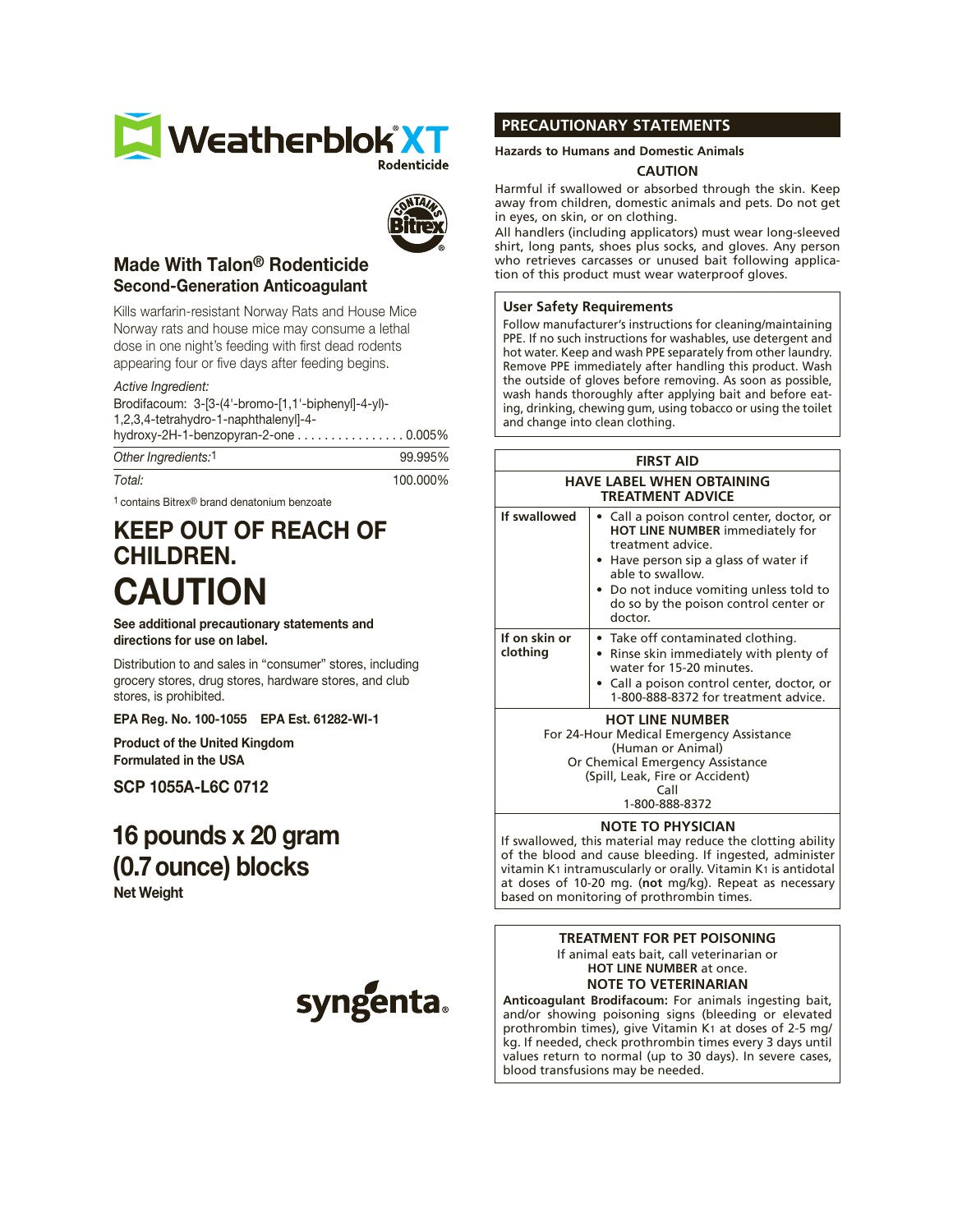#### **Environmental Hazards**

This product is extremely toxic to mammals and birds. Dogs, cats and other predatory and scavenging mammals and birds might be poisoned if they feed upon animals that have eaten this bait. This pesticide is toxic to fish. Do not apply directly to water, or to areas where surface water is present or to intertidal areas below the mean high water mark. Runoff also may be hazardous to aquatic organisms in water adjacent to treated areas. Do not contaminate water when disposing of equipment wash water or rinsate.

### **CONDITIONS OF SALE AND LIMITATION OF WARRANTY AND LIABILITY**

**NOTICE:** Read the entire Directions for Use and Conditions of Sale and Limitation of Warranty and Liability before buying or using this product. If the terms are not acceptable, return the product at once, unopened, and the purchase price will be refunded.

The Directions for Use of this product must be followed carefully. It is impossible to eliminate all risks inherently associated with the use of this product. Crop injury, ineffectiveness or other unintended consequences may result because of such factors as manner of use or application, weather or crop conditions, presence of other materials or other influencing factors in the use of the product, which are beyond the control of SYNGENTA CROP PROTECTION, LLC or Seller. To the extent permitted by applicable law, Buyer and User agree to hold SYNGENTA and Seller harmless for any claims relating to such factors.

Syngenta warrants that this product conforms to the chemical description on the label and is reasonably fit for the purposes stated in the Directions for Use, when used in accordance with directions under normal use conditions. To the extent permitted by applicable law: (1) this warranty does not extend to the use of this product contrary to label instructions, or under conditions not reasonably foreseeable to or beyond the control of Seller or Syngenta, and (2) Buyer and User assume the risk of any such use. TO THE EXTENT PERMITTED BY APPLICABLE LAW, SYNGENTA MAKES NO WARRANTIES OF MERCHANTABILITY OR OF FITNESS FOR A PARTICULAR PURPOSE NOR ANY OTHER EXPRESS OR IMPLIED WARRANTY EXCEPT AS WARRANTED BY THIS LABEL.

To the extent permitted by applicable law, in no event shall Syngenta be liable for any incidental, consequential or special damages resulting from the use or handling of this product. **TO THE EXTENT PERMITTED BY APPLICABLE LAW, THE EXCLUSIVE REMEDY OF THE USER OR BUYER, AND THE EXCLUSIVE LIA-BILITY OF SYNGENTA AND SELLER FOR ANY AND ALL CLAIMS, LOSSES, INJURIES OR DAMAGES (INCLUDING CLAIMS BASED ON BREACH OF WARRANTY, CONTRACT, NEGLIGENCE, TORT, STRICT LIABILITY OR OTHERWISE) RESULTING FROM THE USE OR HANDLING OF THIS PRODUCT, SHALL BE THE RETURN OF THE PURCHASE PRICE OF THE PRODUCT OR, AT THE ELEC-TION OF SYNGENTA OR SELLER, THE REPLACEMENT OF THE PRODUCT.**

Syngenta and Seller offer this product, and Buyer and User accept it, subject to the foregoing Conditions of Sale and Limitations of Warranty and Liability, which may not be modified except by written agreement signed by a duly authorized representative of Syngenta.

## **DIRECTIONS FOR USE**

**It is a violation of Federal law to use this product in a manner inconsistent with its labeling.**

**READ THIS LABEL:** Read this entire label and follow all use directions and use precautions. Use only for the sites, pests, and application methods described on this label.

#### **Important: Do not expose children, pets, or other nontarget animals to rodenticides. To reduce exposure:**

- Store product not in use in a location out of reach of children and pets. When used in residential structures this product must be applied in tamper resistant bait stations. All above ground, outdoors applications must be in tamper resistant bait stations. These stations must be resistant to destruction by dogs and by children under 6 years of age, and must be used in a manner that prevents such children from reaching into bait compartments and obtaining bait. If bait can be shaken from stations when they are lifted, units must be secured or otherwise immobilized. Even stronger bait stations are needed in areas open to hoofed livestock, raccoons, bears, or other potentially destructive animals, or in areas prone to vandalism.
- • Dispose of product container, and unused, spoiled, and unconsumed bait as specified on this label.

**Note:** Bait stations are mandatory for outdoor, above-ground use. Tamper-resistant bait stations must be used if children, pets, non-target mammals, or birds may access the bait.

### **USE RESTRICTIONS**

This product may only be used to control Norway rats, roof rats, and house mice *in and within* 100 feet of man-made structures constructed in a manner so as to be vulnerable to commensal rodent invasions and/or harboring or attracting rodent infestations. Examples of such structures include homes and other permanent or temporary residences, food-processing facilities, industrial and commercial buildings, trash receptacles, agricultural and public buildings, transport vehicles (ships, trains, aircraft), docks, and port-of-terminal buildings and related structures around and associated with these sites. Fence and perimeter baiting beyond 100 feet from a structure as defined above is prohibited. This product must not be applied directly to food or feed crops. Do not broadcast bait.

Do not place near or inside ventilation duct openings. Do not contaminate water, food, feedstuffs, food- or feed-handling equipment, milk- or meat-handling equipment, or surfaces that come into direct contact with food. When used in USDAinspected facilities, this product must be applied in tamperresistant bait stations. Do not broadcast bait.

Burrow baiting with WeatherBlok Bait is prohibited.

Do not sell this product in individual containers holding less than 16 pounds of bait.

### **SELECTION OF TREATMENT AREAS**

Determine areas where rats and/or mice will most likely find and consume the bait. Generally, these areas are along walls, by gnawed openings, in corners and concealed places, between floors and walls, or in locations where rodents or their signs have been observed. Remove as much food as possible.

### **APPLICATION DIRECTIONS**

### **Norway and Roof Rats**

Apply 4 – 22 (20g (0.7 oz)) blocks of WeatherBlok XT (usually at intervals of 15-30 ft.) per placement. Maintain an uninterrupted supply of fresh bait for 10 days or until signs of rat activity cease.